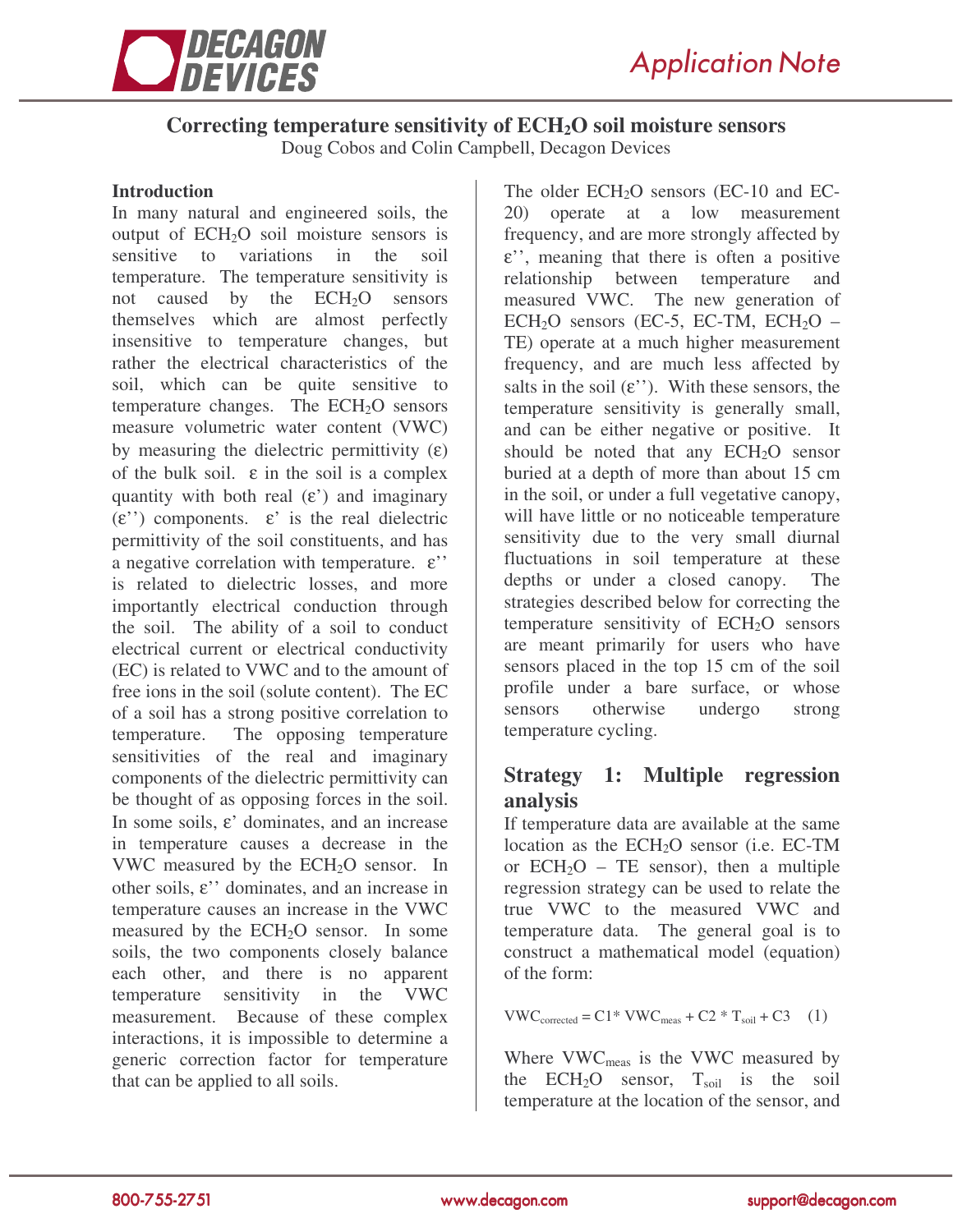

**Application Note** 

C1 – C3 are empirical coefficients determined by multiple regression on field data. The steps below describe how to use the regression tool in Excel and co-located  $ECH<sub>2</sub>O$  sensor and temperature data to determine the values of  $C1 - C3$  for a particular soil.

#### Requirements:

The requirement for this method is colocated temperature and ECH<sub>2</sub>O sensor output data in the soil that you wish to construct the correction model for. The data must have at least two (preferably three or more) 24 hour periods with no rain or irrigation events. For maximum effectiveness, the chosen 24 hour periods should have different average VWC that span the range from wet soil to dry soil (i.e. one 24 hour period with dry soil, one with moderately wet soil, and one with quite wet soil).

Method:

- 1. Identify three or more 24 hour periods to include in the data analysis (see Figure 1 for example). These periods should meet the following qualifiers:
	- 1.1. No precipitation or irrigation in each 24 hour period
	- 1.2. Group of 24 hour periods spans the range of expected VWC
	- 1.3. Temperatures at beginning and end of 24 hour period are comparable
	- 1.4. No anomalies present in the selected data



**Figure 1.** Example of thee 24 hour periods chosen from a data set (shown under shaded boxes). The endpoints used for the linear interpolation example data shown in Figure 2 are indicated.

2. Interpolate VWC data between endpoints. To determine the nontemperature affected VWC of the soil during each 24 hour period, constant drainage/evaporation is assumed over the period, and VWC is interpolated as a straight line between the two endpoints of each 24 hour period. This is easily accomplished in Excel by plotting the VWC at the two endpoints on the Y-axis against time on the X-axis. Then, use the trendline function to draw the regression line between them (see Figure 2). The resulting linear equation is then applied to all of the time data in that 24 hour period to interpolate between the two endpoints. Often it is easiest to assign an arbitrary time scale to the data for this part of the correction instead of the time stamp your data acquisition system outputs. For example, if you are collecting data at 30 minute intervals, you would assign X-axis values of 1 to 49 during the interpolation routine, or values of 1 to 25 for hourly data (column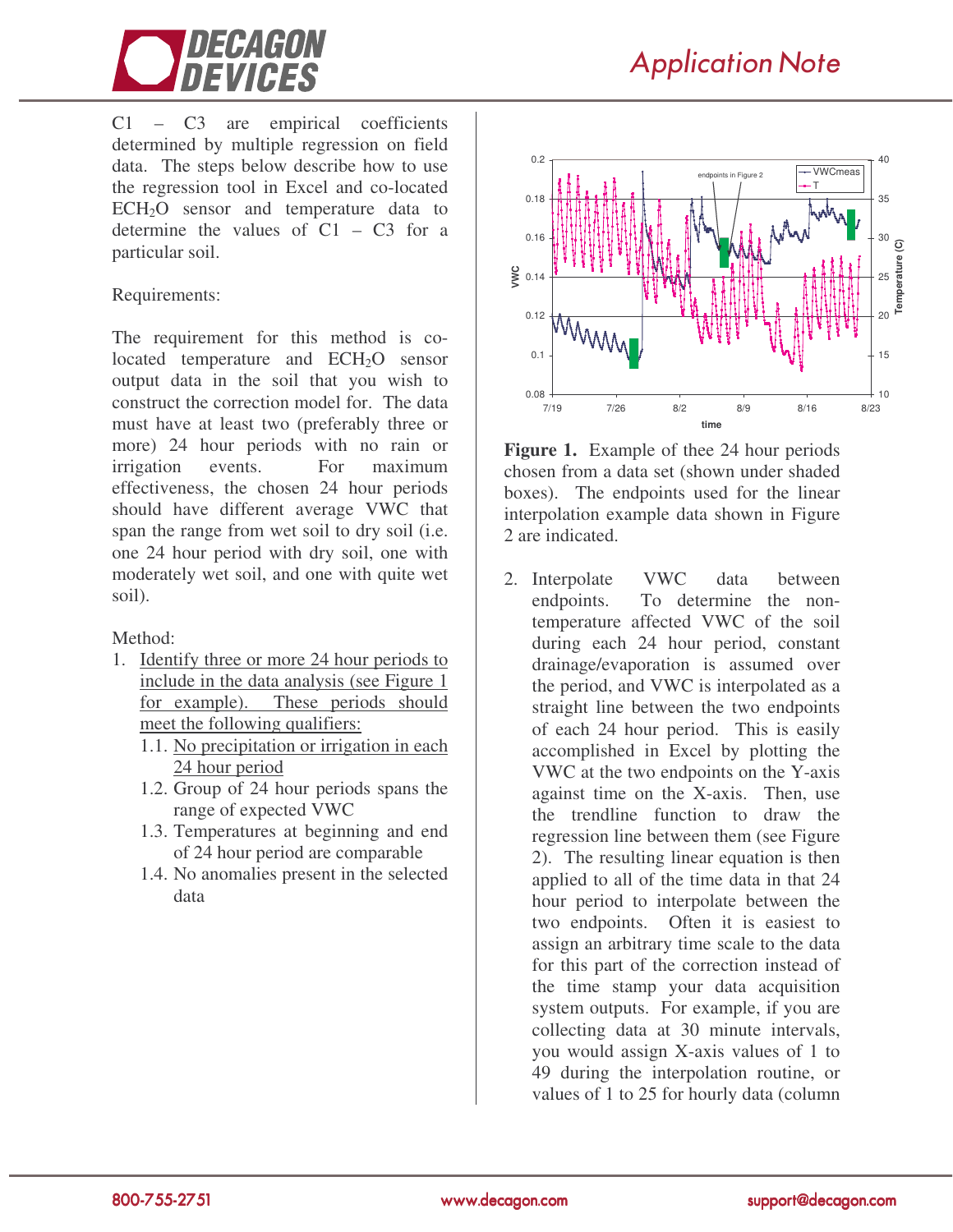

**Application Note** 

A in Table 2). Note that this process must be repeated for each of the 24 hour periods.



**Figure 2.** Linear interpolation between two endpoints of one 24 hour period (indicated

in Figure 1). The X-axis is column A from Table 2, and the Y-axis is column E from Table 2. The linear equation was generated using the trendline function.

**Table 2.** Example of linear interpolation for a single 24 hour period. Note that the formula shown in cell F3 comes from the linear regression equation from Figure 2, and is applied to cells F3 to F25. Also note the arbitrary time scale in column A. This is often much easier to work with than the timestamp data from many data acquisition systems.

|                | A                               | B              | $\mathsf{C}$   | D     | E                                  | F                        |
|----------------|---------------------------------|----------------|----------------|-------|------------------------------------|--------------------------|
| $\mathbf{1}$   | time scale for<br>interpolation | time           | <b>VWCmeas</b> | T     | <b>VWC</b><br>for<br>interpolation | interpolated VWC         |
| $\overline{2}$ | 1                               | 8/6/2006 11:00 | 0.154          | 17.36 | 0.154                              | 0.154                    |
| 3              | $\overline{c}$                  | 8/6/2006 12:00 | 0.155          | 18.93 |                                    | $= -0.0000833^*A3+0.154$ |
| $\overline{4}$ | 3                               | 8/6/2006 13:00 | 0.155          | 19.74 |                                    | 0.154                    |
| 5              | $\overline{4}$                  | 8/6/2006 14:00 | 0.155          | 19.93 |                                    | 0.154                    |
| 6              | 5                               | 8/6/2006 15:00 | 0.156          | 20.77 |                                    | 0.154                    |
| $\overline{7}$ | 6                               | 8/6/2006 16:00 | 0.156          | 21.87 |                                    | 0.154                    |
| 8              | $\overline{7}$                  | 8/6/2006 17:00 | 0.157          | 23.11 |                                    | 0.153                    |
| 9              | 8                               | 8/6/2006 18:00 | 0.157          | 24.41 |                                    | 0.153                    |
| 10             | 9                               | 8/6/2006 19:00 | 0.157          | 25.01 |                                    | 0.153                    |
| 11             | 10                              | 8/6/2006 20:00 | 0.157          | 24.14 |                                    | 0.153                    |
| 12             | 11                              | 8/6/2006 21:00 | 0.156          | 23.26 |                                    | 0.153                    |
| 13             | 12                              | 8/6/2006 22:00 | 0.155          | 22.44 |                                    | 0.153                    |
| 14             | 13                              | 8/6/2006 23:00 | 0.154          | 21.58 |                                    | 0.153                    |
| 15             | 14                              | 8/7/2006 0:00  | 0.154          | 20.83 |                                    | 0.153                    |
| 16             | 15                              | 8/7/2006 1:00  | 0.154          | 20.16 |                                    | 0.153                    |
| 17             | 16                              | 8/7/2006 2:00  | 0.154          | 19.61 |                                    | 0.153                    |
| 18             | 17                              | 8/7/2006 3:00  | 0.153          | 19.03 |                                    | 0.153                    |
| 19             | 18                              | 8/7/2006 4:00  | 0.153          | 18.42 |                                    | 0.153                    |
| 20             | 19                              | 8/7/2006 5:00  | 0.152          | 17.87 |                                    | 0.152                    |
| 21             | 20                              | 8/7/2006 6:00  | 0.152          | 17.47 |                                    | 0.152                    |
| 22             | 21                              | 8/7/2006 7:00  | 0.151          | 17.07 |                                    | 0.152                    |
| 23             | 22                              | 8/7/2006 8:00  | 0.151          | 16.68 |                                    | 0.152                    |
| 24             | 23                              | 8/7/2006 9:00  | 0.151          | 16.45 |                                    | 0.152                    |
| 25             | 24                              | 8/7/2006 10:00 | 0.151          | 16.57 |                                    | 0.152                    |
| 26             | 25                              | 8/7/2006 11:00 | 0.152          | 17.27 | 0.152                              | 0.152                    |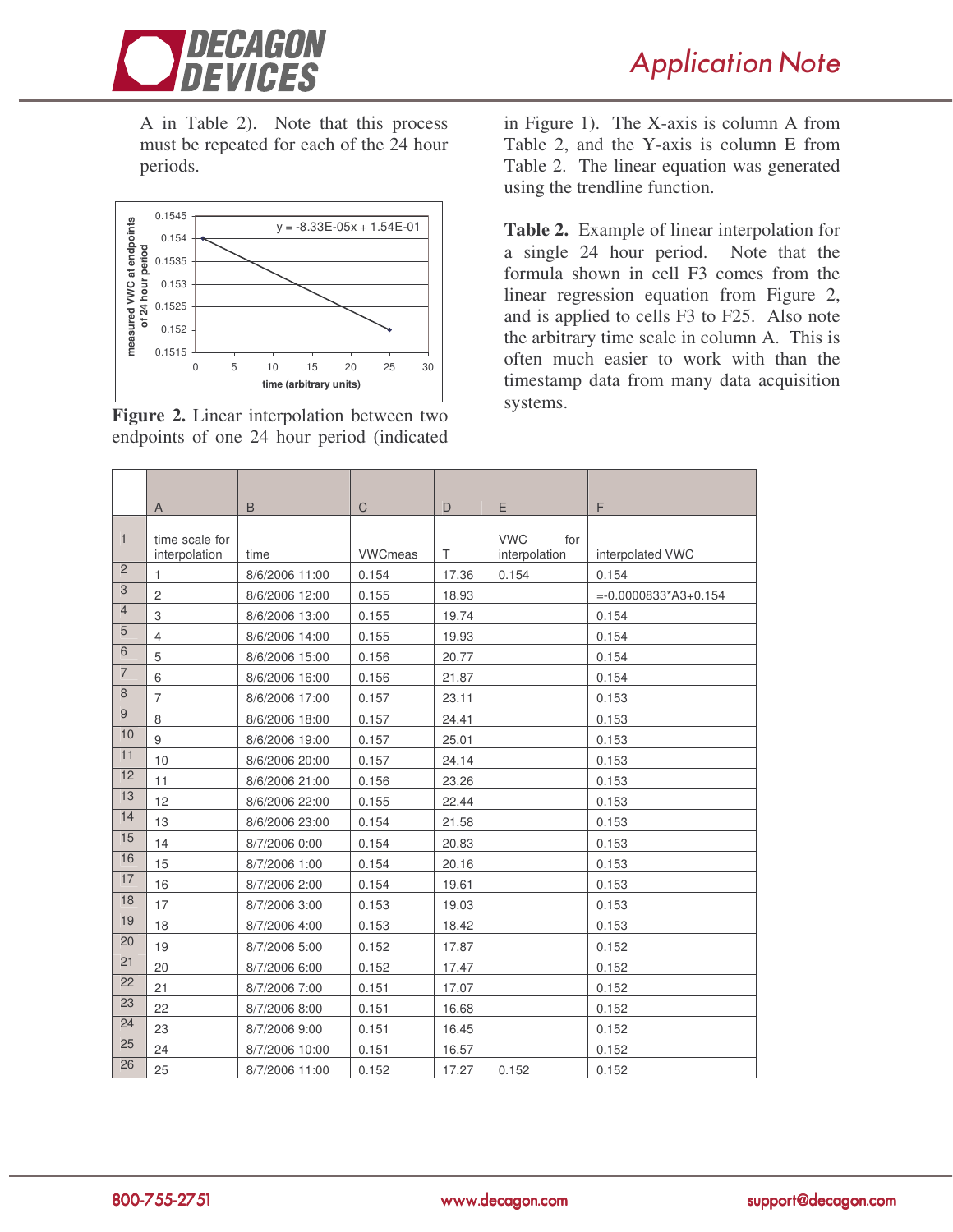

3. Combine all 24 hour periods and run a multiple regression. In Excel, this is easiest accomplished by pasting data from all 24 hour periods into the same columns (see Table 3). Then run the regression tool: Tools>Data Analysis>Regression. Select the interpolated VWC column from step 2 as the Y-variable (C2:C76 in Table 3), and measured VWC and Temperature as your X-axis variables (A2:B76 in Table 3). The regression tool will output several descriptive statistics and the multiple regression coefficients (see

|                       | A              | B              | C                      |
|-----------------------|----------------|----------------|------------------------|
| 1                     | <b>VWCmeas</b> | Т              | interpolated VWC       |
| $\overline{2}$        | 0.098          | 25.42          | 0.0979583              |
| 3                     | 0.099          | 25.63          | 0.0979166              |
| $\overline{4}$        | 0.099          | 26.87          | 0.0978749              |
| 5                     | 0.1            | 28.58          | 0.0978332              |
| 6                     | 0.102          | 30.43          | 0.0977915              |
| 7                     | 0.103          | 32.27          | 0.0977498              |
| 8                     | 0.105          | 33.92          | 0.0977081              |
| 9                     | 0.106          | 35.23          | 0.0976664              |
| 10                    | 0.106          | 35.64          | 0.0976247              |
| 11                    | 0.106          | 35.64          | 0.097583               |
| 12                    | 0.107          | 35.68          | 0.0975413              |
| 13                    | 0.106          | 35.25          | 0.0974996              |
| 14                    | 0.105          | 34.39          | 0.0974579              |
| 15                    | 0.104          | 33.39          | 0.0974162              |
| 16                    | 0.103          | 32.4           | 0.0973745              |
| 17                    | 0.102          | 31.51          | 0.0973328              |
| 18                    | 0.102          | 30.67          | 0.0972911              |
| 19                    | 0.101          | 29.95          | 0.0972494              |
| 20                    | 0.1            | 29.14          | 0.0972077              |
| 21<br>$\overline{22}$ | 0.099<br>0.099 | 28.28<br>27.43 | 0.097166<br>0.0971243  |
| 23                    | 0.099          | 26.67          | 0.0970826              |
| $\overline{24}$       | 0.098          | 26.03          | 0.0970409              |
| 25                    | 0.097          | 25.59          | 0.0969992              |
| 26                    | 0.097          | 25.41          | 0.0969575              |
|                       |                |                |                        |
| 27<br>28              | 0.154<br>0.155 | 17.36<br>18.93 | 0.1539167<br>0.1538334 |
| 29                    | 0.155          | 19.74          | 0.1537501              |
| 30                    | 0.155          | 19.93          | 0.1536668              |
| 31                    | 0.156          | 20.77          | 0.1535835              |
| 32                    | 0.156          | 21.87          | 0.1535002              |
| 33                    | 0.157          | 23.11          | 0.1534169              |
| 34                    | 0.157          | 24.41          | 0.1533336              |
| 35                    | 0.157          | 25.01          | 0.1532503              |
| 36                    | 0.157          | 24.14          | 0.153167               |
| 37                    | 0.156          | 23.26          | 0.1530837              |
| 38                    | 0.155          | 22.44          | 0.1530004              |
| 39                    | 0.154          | 21.58          | 0.1529171              |
| 40                    | 0.154          | 20.83          | 0.1528338              |
| 41                    | 0.154          | 20.16          | 0.1527505              |
| 42                    | 0.154          | 19.61          | 0.1526672              |
| 43                    | 0.153          | 19.03          | 0.1525839              |
| 44<br>45              | 0.153          | 18.42<br>17.87 | 0.1525006<br>0.1524173 |
| 46                    | 0.152<br>0.152 | 17.47          | 0.152334               |
| 47                    | 0.151          | 17.07          | 0.1522507              |
| 48                    | 0.151          | 16.68          | 0.1521674              |
| 49                    | 0.151          | 16.45          | 0.1520841              |
| 50                    | 0.151          | 16.57          | 0.1520008              |
| 51                    | 0.152          | 17.27          | 0.1519175              |
| 52                    | 0.167          | 19.54          | 0.1669583              |
| 53                    | 0.168          | 21.14          | 0.1669166              |
| 54                    | 0.168          | 22.31          | 0.1668749              |
| 55                    | 0.169          | 23.54          | 0.1668332              |
| 56                    | 0.169          | 25             | 0.1667915              |
| 57                    | 0.17           | 26.17          | 0.1667498              |
| 58                    | 0.17           | 26.65          | 0.1667081              |
| 59                    | 0.17           | 26.51          | 0.1666664              |
| 60                    | 0.17           | 25.83          | 0.1666247              |

Table 4). The coefficients X Variable 1 and X Variable 2 are C1 and C2 in equation 1 above, and the Intercept is C3. Note that X Variable 1 is the coefficient for the first (leftmost) column of the X-axis variable range (in this case measured VWC).

**Table 3.** Combined data from three 24 hour periods, ready for multiple regression. With all 24 hour periods in the same columns, the multiple regression analysis will include data from all three days.

1<sup>st</sup> 24 hour period

 $2<sup>nd</sup>$  24 hour period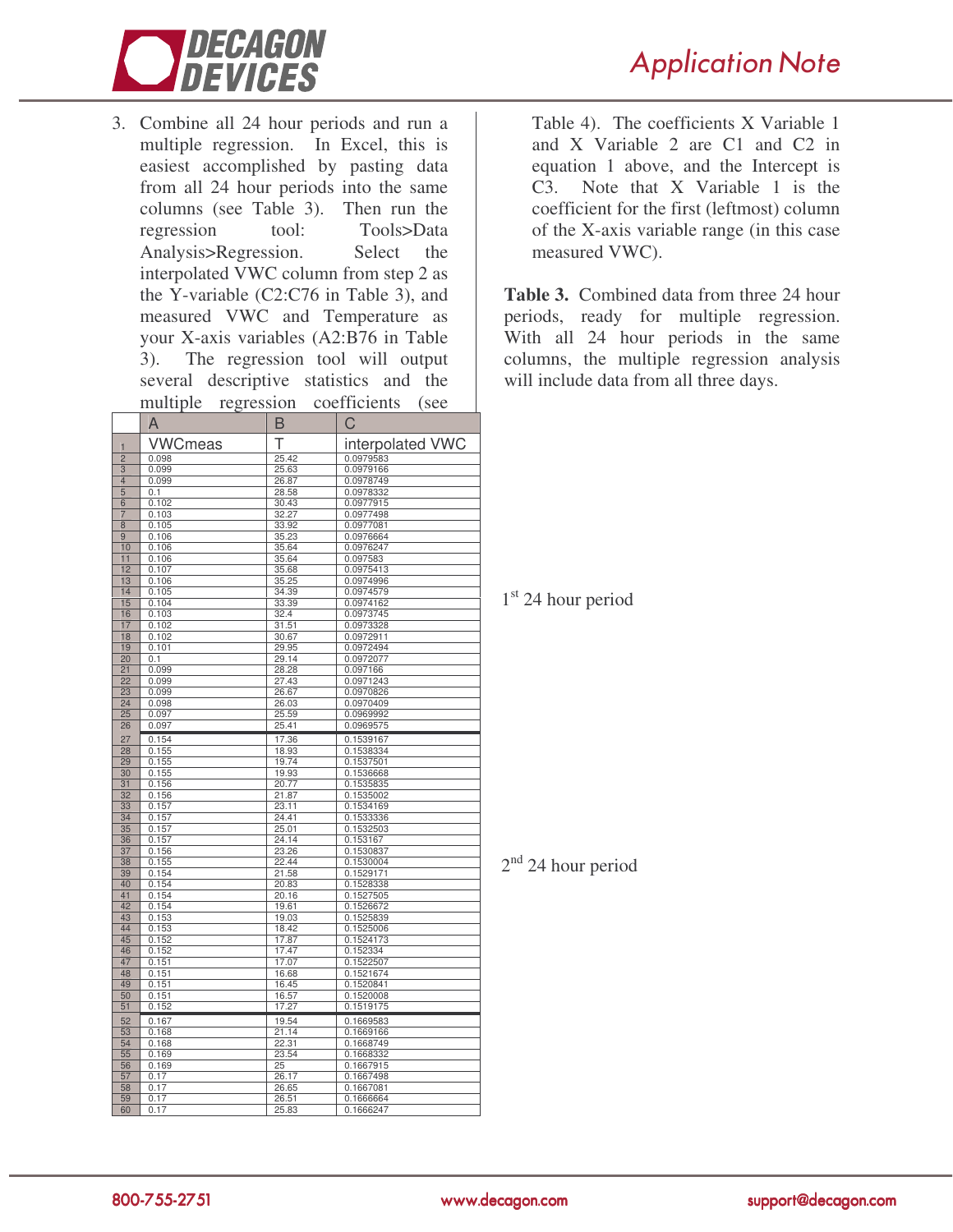

| 61 | 0.169 | 24.91 | 0.166583  |
|----|-------|-------|-----------|
| 62 | 0.169 | 23.84 | 0.1665413 |
| 63 | 0.168 | 22.84 | 0.1664996 |
| 64 | 0.168 | 21.99 | 0.1664579 |
| 65 | 0.167 | 21.33 | 0.1664162 |
| 66 | 0.167 | 20.54 | 0.1663745 |
| 67 | 0.166 | 19.76 | 0.1663328 |
| 68 | 0.166 | 19.07 | 0.1662911 |
| 69 | 0.166 | 18.51 | 0.1662494 |
| 70 | 0.165 | 18.09 | 0.1662077 |
| 71 | 0.165 | 17.66 | 0.166166  |
| 72 | 0.165 | 17.44 | 0.1661243 |
| 73 | 0.165 | 17.42 | 0.1660826 |
| 74 | 0.165 | 17.65 | 0.1660409 |
| 75 | 0.165 | 18.3  | 0.1659992 |
| 76 | 0.166 | 19.56 | 0.1659575 |

3<sup>rd</sup> 24 hour period

**Table 4.** Example output from Excel regression function. Shaded cells contain the information important for this analysis.

SUMMARY OUTPUT

| <b>Regression Statistics</b> |             |
|------------------------------|-------------|
| Multiple R                   | 0.99954768  |
| R Square                     | 0.999095565 |
| <b>Adjusted R Square</b>     | 0.999070442 |
| Standard Frror               | 0.000916358 |
| Observations                 | 75          |
|                              |             |

ANOVA

|            | df | SS          | MS          |            | Significance F |
|------------|----|-------------|-------------|------------|----------------|
| Regression |    | 0.06678705  | 0.033393525 | 39767.8662 | 2.6889E-110    |
| Residual   | 72 | 6.04592E-05 | 8.39711E-07 |            |                |
| Total      | 74 | 0.066847509 |             |            |                |

|              | Coefficients   | Standard<br>Error | t Stat       | P-value     | Lower 95%      | Upper 95%      | Lower 95.0%    | Upper 95.0%  |
|--------------|----------------|-------------------|--------------|-------------|----------------|----------------|----------------|--------------|
| Intercept    | 0.016239203    | 0.001353677       | 11.99636264  | 7.70761E-19 | 0.013540697    | 0.018937709    | 0.013540697    | 0.018937709  |
| X Variable 1 | 0.965494597    | 0.005510463       | 175.2111411  | L83299E-96  | 0.954509689    | 0.976479505    | 0.954509689    | 0.976479505  |
| X Variable 2 | $-0.000562114$ | 2.79704E-05       | -20.09677639 | 3.02271E-31 | $-0.000617872$ | $-0.000506356$ | $-0.000617872$ | -0.000506356 |

4. Construct a VWC correction model. Use the coefficients determined from the multiple regression in part 3 to construct a VWC correction model from equation 1. In the case of the example data, the model would be

 $VWC_{corrected} = 0.9655* VWC_{meas} - 5.621 \times 10^{-4} *$  $T_{\text{soil}} + 1.624 \times 10^{-2}$ 

5. Apply the model to your raw data set, yielding corrected VWC. The temperature dependency in the corrected VWC data should be greatly reduced. In some instances, there will still be some

apparent temperature dependence. Often the results can be improved by selecting data to input into the correction algorithm that more fully span the range of VWC encountered in the soil.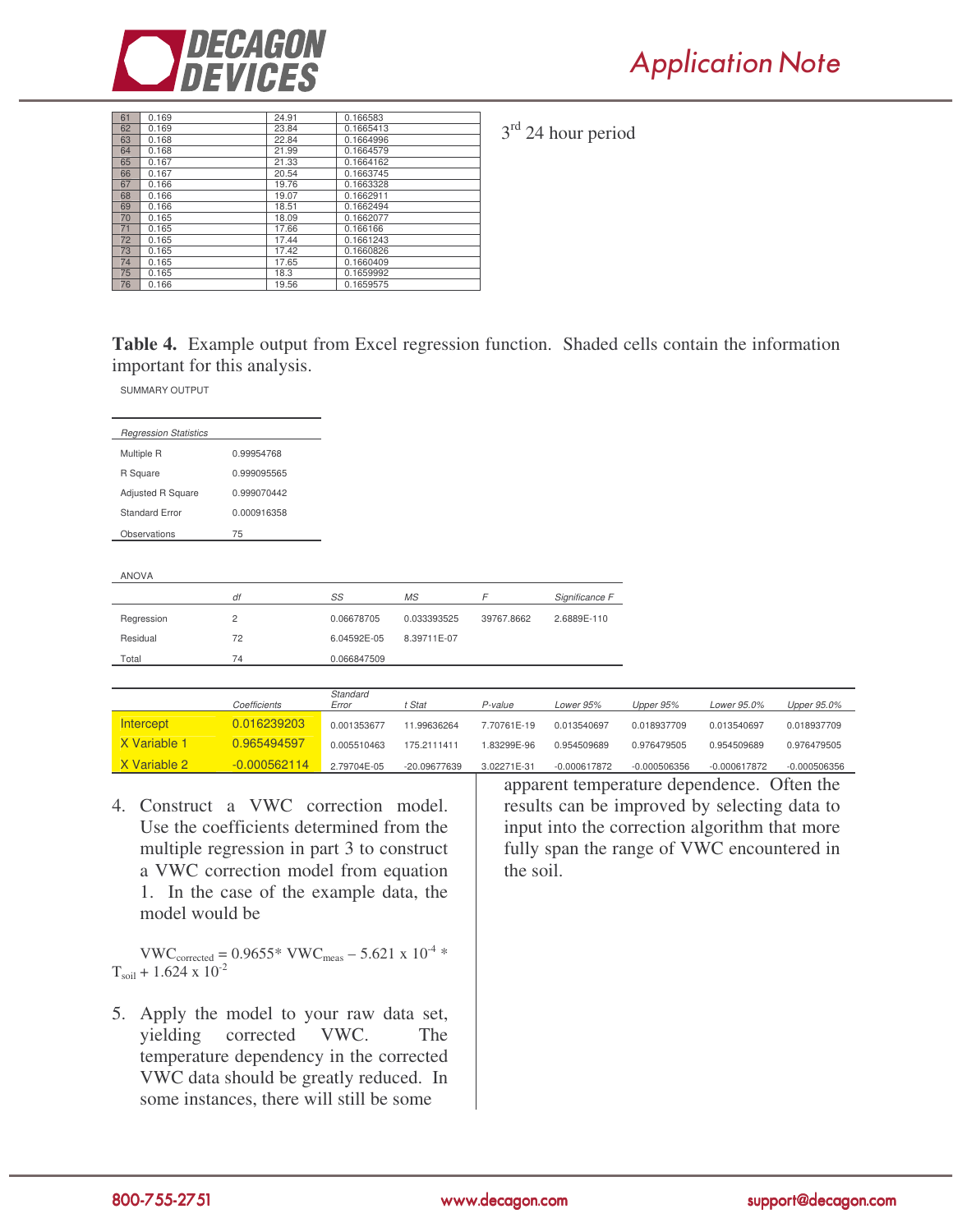



**Figure 3.** Example of temperaturecorrected data. Notice that with this method the VWC dynamics are preserved, but the temperature dependency is greatly reduced compared to the uncorrected data.

## **Strategy 2: Once-per-day measurements or averaging**

Soil moisture is reasonably conservative and does not change much in a day unless a precipitation or irrigation event occurs. So, if no temperature information is available, or if a simplified smoothing technique is preferred, using once-per-day water content measurement or designing a simple averaging technique is useful. Of course, this would wash out any hourly changes that might be of interest, but in our experience, we generally see very little

temperature-related fluctuations in the water content data when there are multiple rain or irrigation events during a day so these data would not need correction.

Implementing a once-per-day strategy involves selecting a time to use, culling and sorting the data, and checking to make sure the results fit the original data satisfactorily. We have chosen early morning hours (e.g. 2 AM) where temperature is near its minimum as our daily measurement. This reduces the likelihood of variation in the soil moisture data from changing daily high temperatures. To sort a dataset for 2 AM data, we use an "if" statement in Excel that only puts data into an adjoining column when it is 2 AM (Table 4). Once you have set up the formula for your worksheet, copy and paste so it covers all the date values and any water content columns you want to include. Next, use the sort command to collapse all the spaces in the data and sort your data by date. You should be left with a fraction of your original data that you can now graph against the full data to see the fit. Figure 4 shows that this method does a good job smoothing the data. Obviously this technique will not preserve the high frequency soil moisture dynamics, but the overall trends in soil moisture will remain.

#### **Table 4. Example of Excel "If" statement to cull once-per-day date and water content values**

| 6/27/06 12:00 AM | 0.141 | $=$ IF((\$Q5-TRUNC(\$Q5))/(120/(60*24))<1.1,IF((\$Q5-<br>$\vert$ 0.141   TRUNC(\$Q5))/(120/(60*24))>0.9,Q5,""),"") |
|------------------|-------|--------------------------------------------------------------------------------------------------------------------|